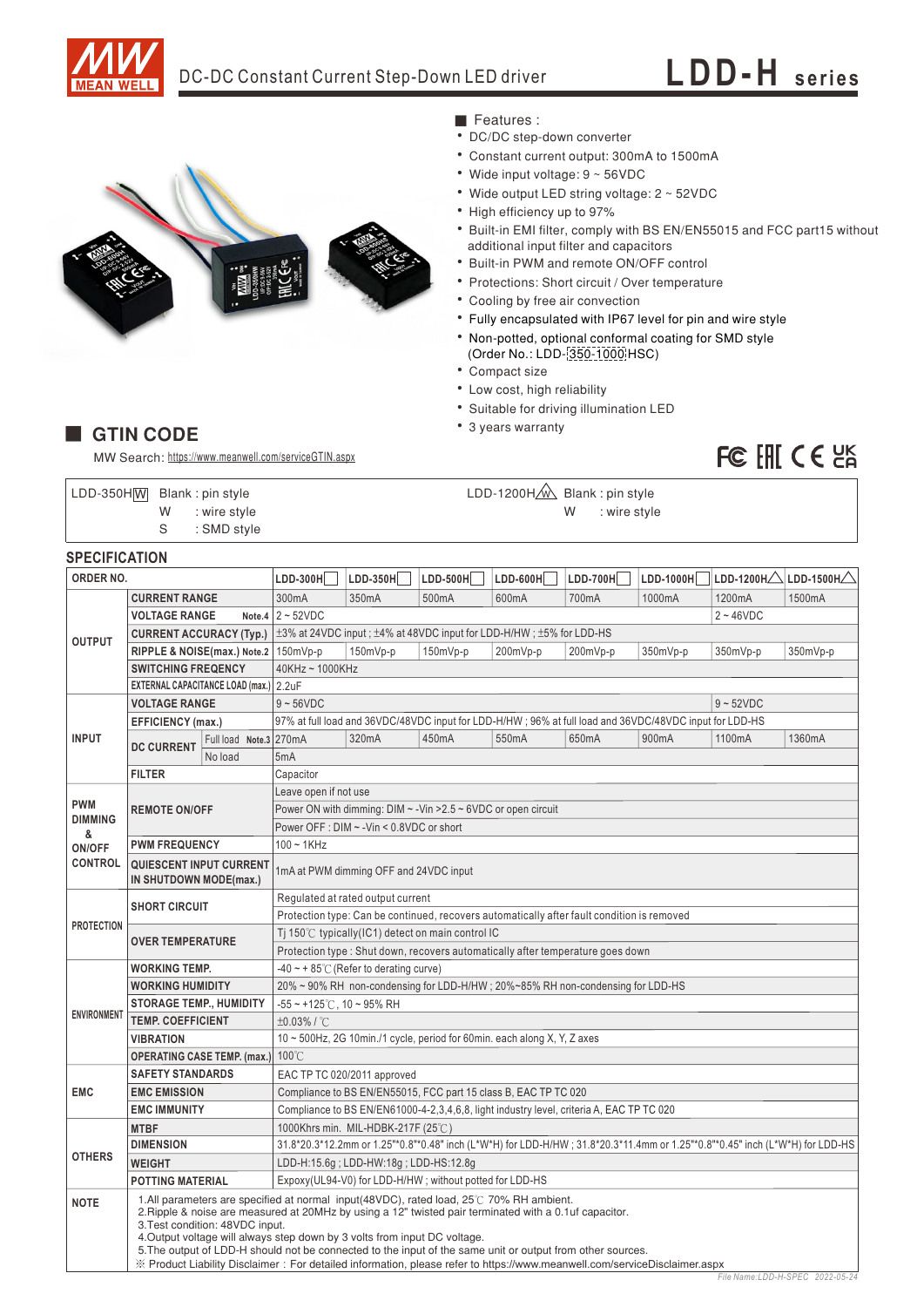

Unit: mm (inch)

## **Mechanical Specification**







## **Pin Configuration**

|                  | Pin No.        | Comment                                                  |  |  |
|------------------|----------------|----------------------------------------------------------|--|--|
| 1,2              | -Vin           | Don't connect<br>to -Vout                                |  |  |
| 11,12            | -Vout          | LED - Connection                                         |  |  |
| 13,14<br>+Vout   |                | LED + Connection                                         |  |  |
| 22               | <b>PWM DIM</b> | ON/OFF and PWM<br>Dimming<br>(Leave open if<br>not used) |  |  |
| 23,24<br>$+V$ in |                | <b>DC Supply</b>                                         |  |  |
| N.C<br>others    |                | No connection                                            |  |  |

NOTE: Pin tolerance ±0.05mm

## ◎ **Blank type(LDD - 1200~1500H):**



**Pin No.** 23,24 others 1,2 11,12 13,14 21 +Vin N.C -Vin -Vout +Vout PWM DIM **Comment** DC Supply No connection Don't connect to -Vout LED - Connection LED + Connection ON/OFF and PWM Dimming (Leave open if not used)

NOTE: Pin tolerance ±0.05mm

## **-** ◎**W type(LDD 300~1500HW):**



|                | Pin No.                   | Comment                                                  |  |  |
|----------------|---------------------------|----------------------------------------------------------|--|--|
| $\overline{2}$ | -Vin<br>(Black)           | Don't connect<br>to -Vout                                |  |  |
| 11             | -Vout<br>(Blue)           | <b>LED</b> - Connection                                  |  |  |
| 14             | +Vout<br>(Yellow)         | LED + Connection                                         |  |  |
| 21             | <b>PWM DIM</b><br>(White) | ON/OFF and PWM<br>Dimming<br>(Leave open if<br>not used) |  |  |
| 23             | $+V$ in<br>(Red)          | DC Supply                                                |  |  |
| others         | N.C                       | No connection                                            |  |  |

### *File Name:LDD-H-SPEC 2022-05-24*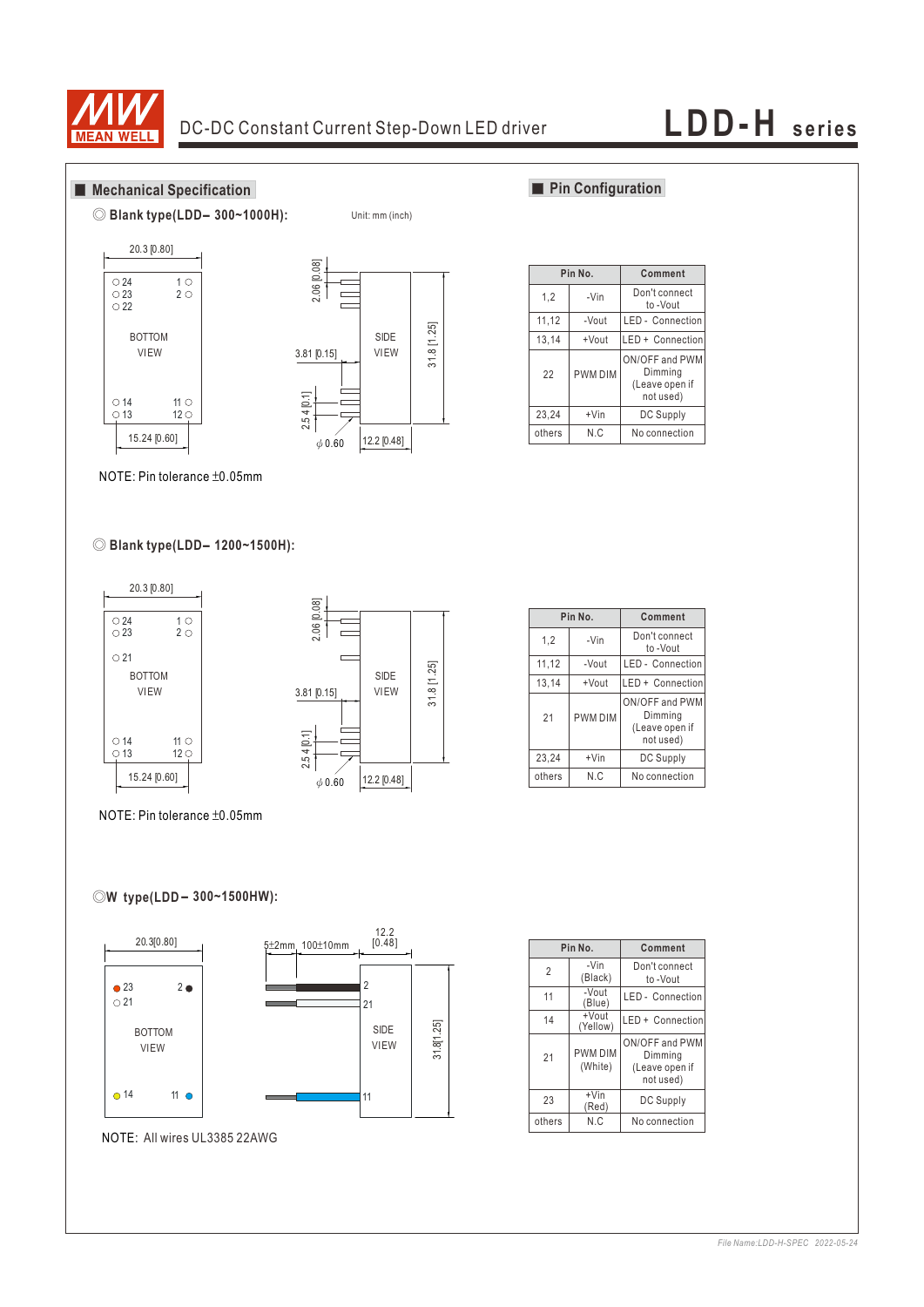

# DC-DC Constant Current Step-Down LED driver **LDD-H** series

◎**S type(LDD - 300~1000HS):**



|                  | Pin No.        | Comment                                                  |  |  |
|------------------|----------------|----------------------------------------------------------|--|--|
| 1,2              | -Vin           | Don't connect<br>to -Vout                                |  |  |
| 11,12            | -Vout          | LED - Connection                                         |  |  |
| 13,14<br>+Vout   |                | LED + Connection                                         |  |  |
| 21               | <b>PWM DIM</b> | ON/OFF and PWM<br>Dimming<br>(Leave open if<br>not used) |  |  |
| 23,24<br>$+V$ in |                | <b>DC Supply</b>                                         |  |  |
| N.C<br>others    |                | No connection                                            |  |  |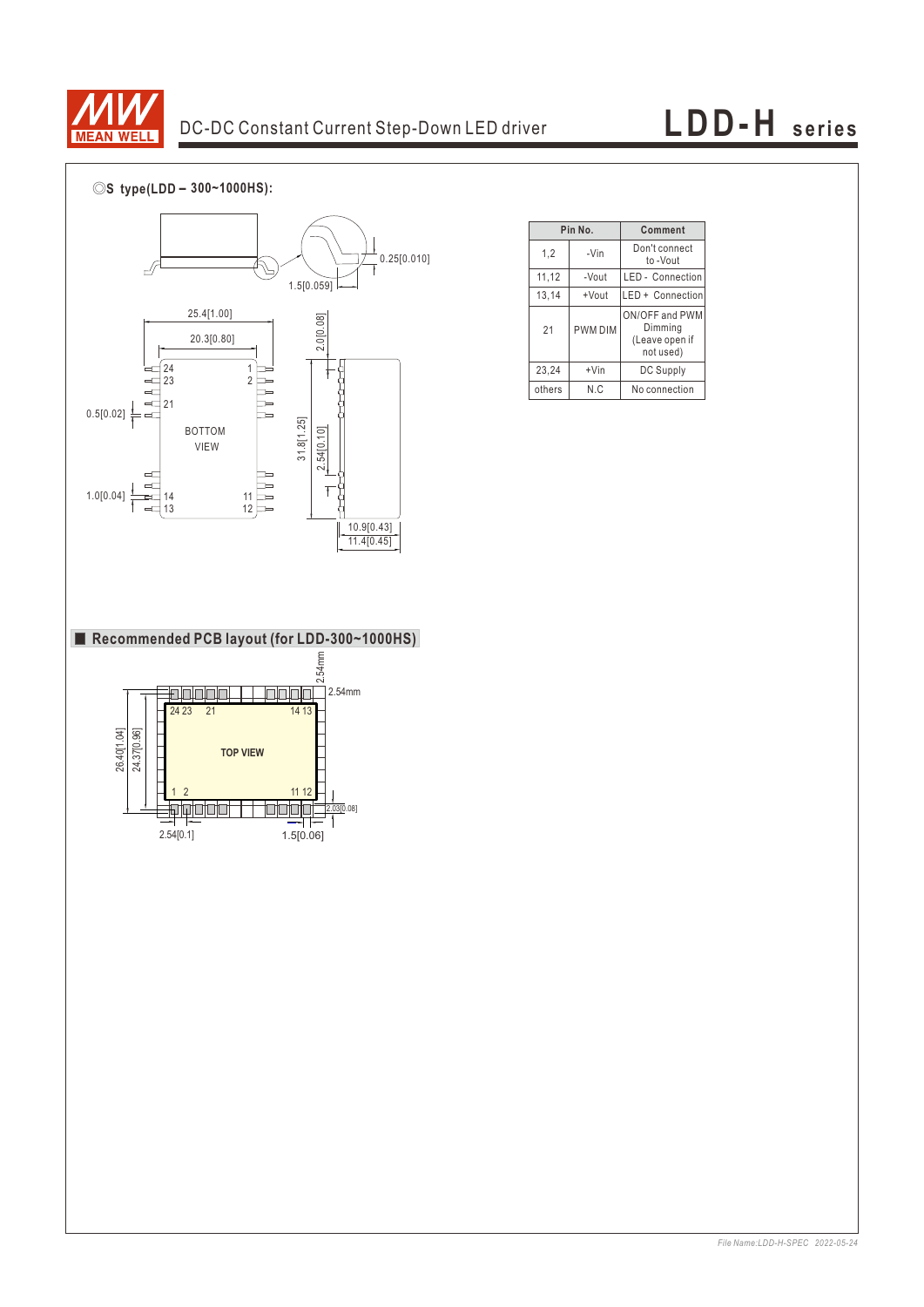



*File Name:LDD-H-SPEC 2022-05-24*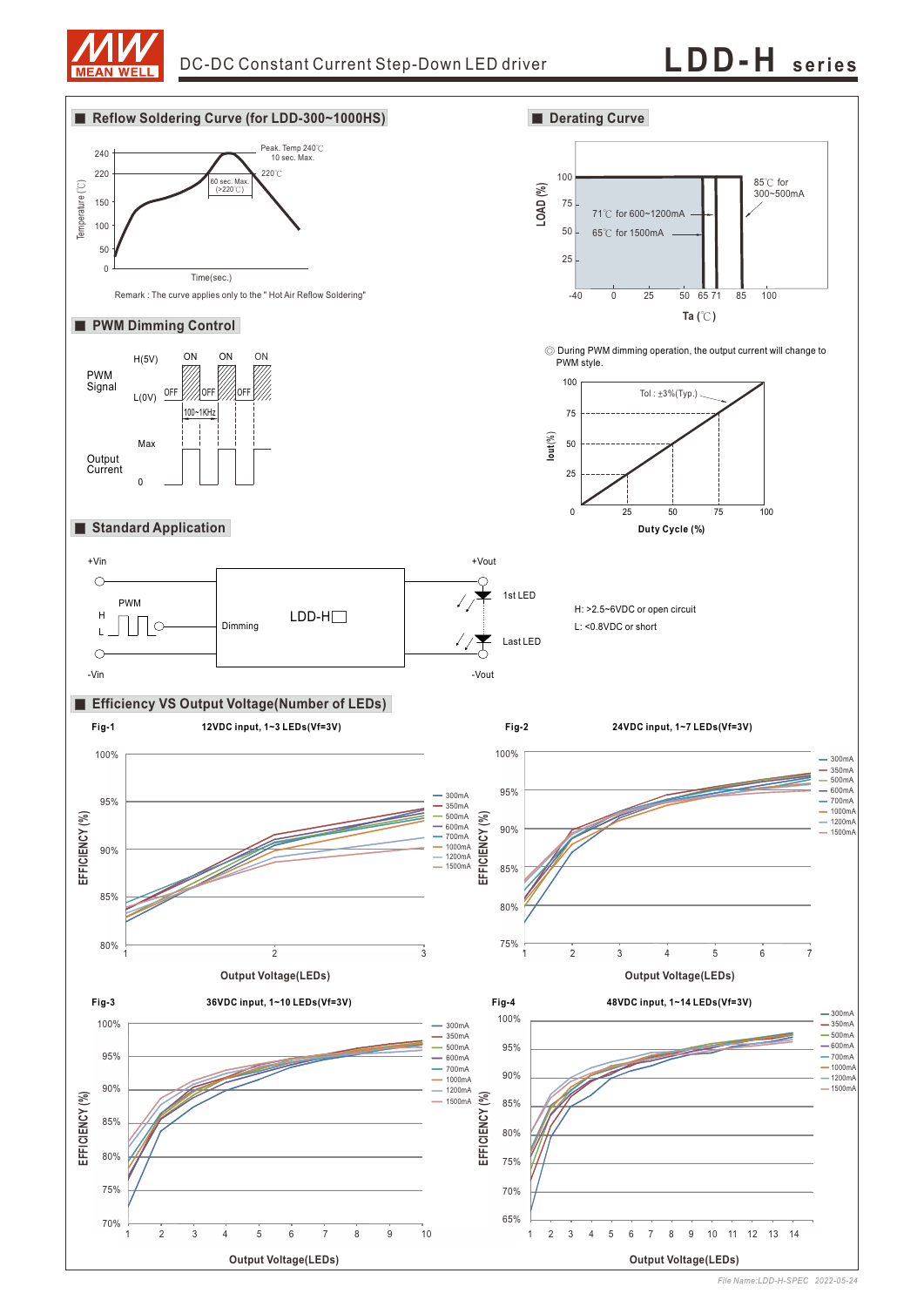

**Packing**